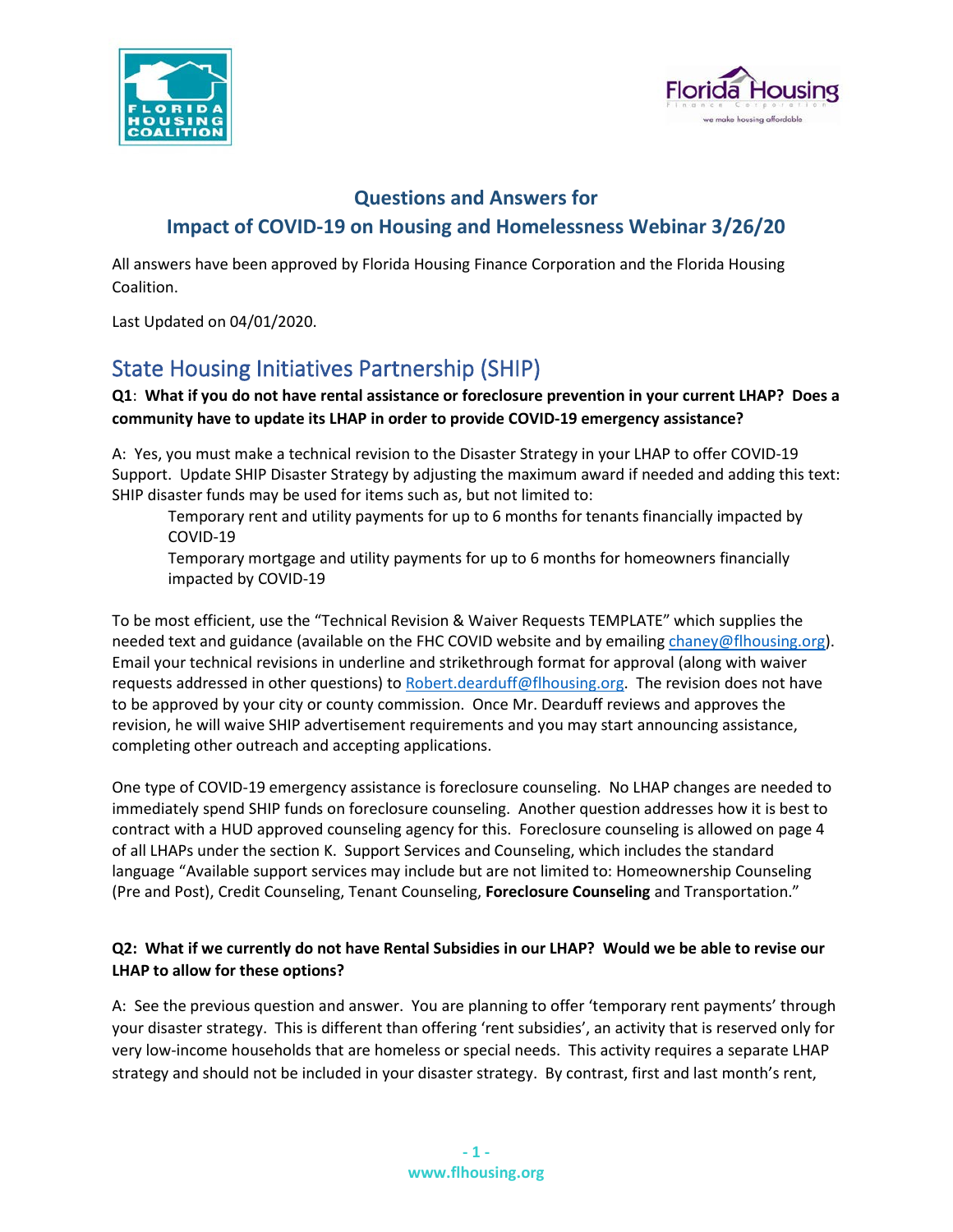



#### *(Q2 Continued)*

security and utility deposits, rent and utility payments and eviction prevention can be provided to all eligible income groups by completing a technical revision to your disaster strategy.

**Q3**: **On the first COVID-19 webinar on March 19, Robert Dearduff mentioned that the homeownership and construction set-asides can both be waived for the program years that we have unexpended funds toward this disaster. Is this waived for all or something that we need to request? We want to make sure prior to diverting funds from homeowner/construction projects to rental assistance.** 

A: The waiver will be provided at the same time the FHFC approves the technical revision to the SHIP strategy. The FHFC intends to make this process as easy as possible. To be most efficient, use the "Technical Revision & Waiver Requests TEMPLATE" that Florida Housing Coalition staff created to supply the needed text and guidance (available on the FHC COVID website and by emailing [chaney@flhousing.org\)](mailto:chaney@flhousing.org).

As noted on the Template, your waiver request should provide details of the activities, fiscal years and unencumbered dollars involved in the waiver. When a request for waiver of the 65% homeownership set aside is approved, it automatically allows the local government to exceed the 25% cap on rental assistance.

## **Q4: If we have some unencumbered SHIP funds that we can now use for COVID-19 Foreclosure Assistance and/or Rental Assistance, must we advertise these funds? Would we have to comply with the 30-day rule?**

A: Again, the waiver for the advertisement requirements will be provided by the FHFC at the same time your technical revision is approved. Any SHIP local government that wants to provide COVID assistance simply completes a LHAP technical revision to the SHIP disaster strategy. The advertisement waiver is granted at the same time as approval of the technical revision. To be most efficient, use the "Technical Revision & Waiver Requests TEMPLATE" that Florida Housing Coalition staff created to supply the needed text and guidance (available on the FHC COVID website and by emailing [chaney@flhousing.org\)](mailto:chaney@flhousing.org).

### **Q5**: **Is there an established limit on how much SHIP funding can be used for providing housing counseling?**

A: There is not a specific limit on the amount of funds that can be used for counseling, but funds spent on counseling do not comply with any set-asides. Since at least 75 percent of funds must be devoted to construction/rehabilitation and another 10 percent is often devoted to administration, usually only 15 percent of an allocation is available for counseling. However, during this period of COVID-19 response, a local government may receive a waiver of the homeownership and construction set-asides to spend more funds on foreclosure counseling, rent assistance and other COVID-19 emergency response.

# **Q6: Will there be any changes on what is required regarding documentation and application requirements to fast track assistance? May we use self-certification of income?**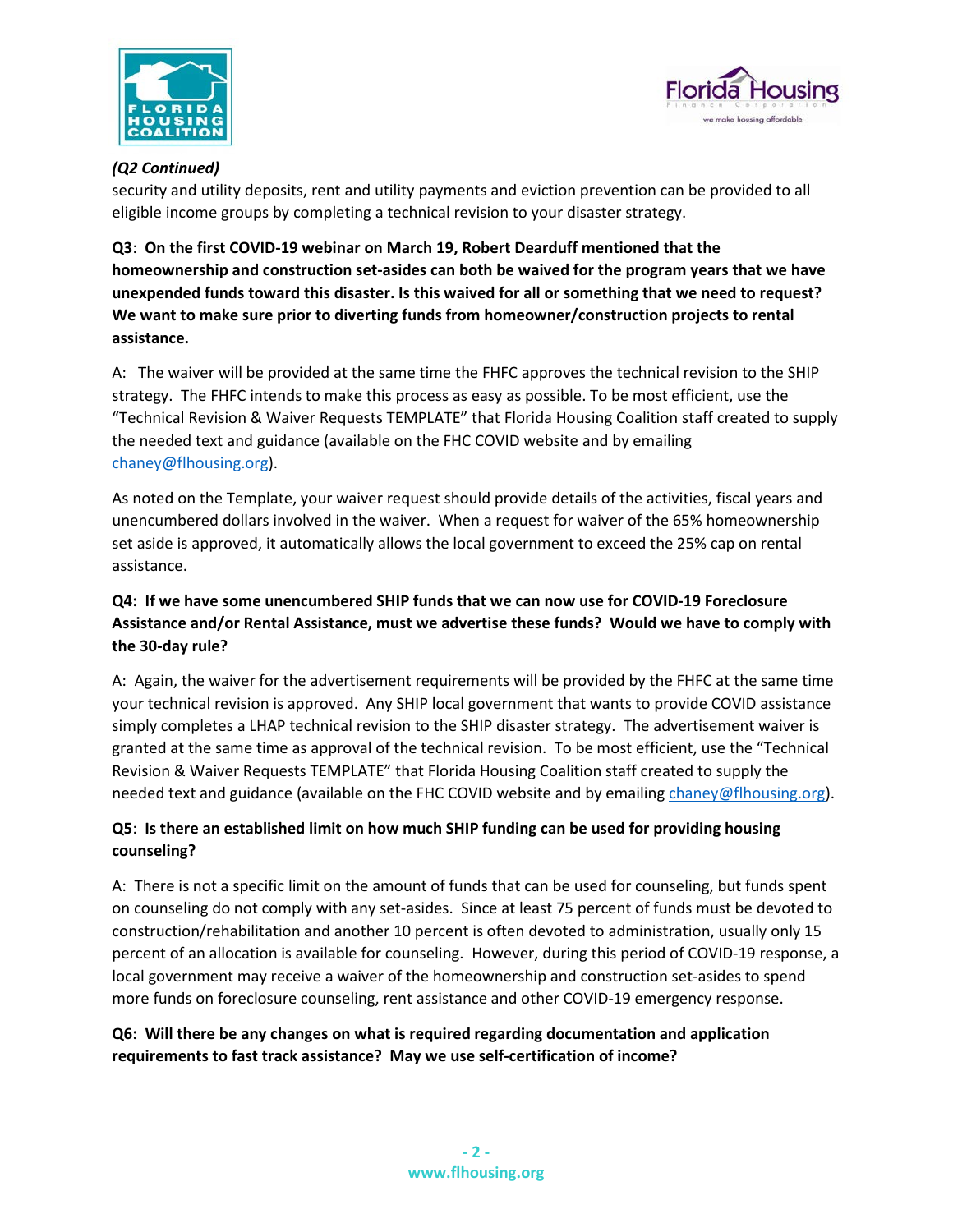



A: See the written direction here from Florida Housing's SHIP Monitors. It addresses the 'Family Certification method (self-certification)', which is the same as the SHIP disaster self-certification form.

Among the highlights of their guidance: COVID social distancing may cause some delays to applications, verifications and certifications. A delay in obtaining verifications or all signatures is not reason enough to skip directly to self-certification, however. Florida Housing's SHIP Monitors write:

The HUD 4350.3 Occupancy Handbook contains guidance regarding extenuating circumstances that cause delay in the execution of its consent forms and HUD 50059 tenant certification and until the IRS issues guidance to the contrary, Florida Housing's SHIP Compliance Monitoring section will emulate HUD and apply the extenuating circumstances principals and postpone execution of all verification and certification documents. The owner must document the reasons for the delay in the resident file ("Applicant/resident did not sign due to COVID-19 risk") and indicate how and when the applicant/resident will provide the proper signature.

The review of documents provided by an applicant/resident is acceptable third-party verification according to the HUD 4350.3 guidance. However, again per the 4350.3, it's acceptable to resort to the Family Certification method (self-certification) if the information cannot be verified by another acceptable verification method. In these instances, the owner must include in the resident file a description of the attempts first made to obtain the actual third-party verification documents.

Please note that HUD requires a Family Certification to be notarized and include a statement to the veracity of the information provided; HUD allows an owner to witness the family signature(s) in lieu of notarization. This same allowance will apply to LG staff administering SHIP.

Paragraph 5-18 E in the 4350.3 includes guidance for documentation requirements when third-party verification isn't available. Currently, the existence of extenuating circumstances that might delay actual execution of a document is not reason enough to skip directly to Family Certification.

When there is a delay in obtaining and/or witnessing the actual family signature(s) due to extenuating circumstances this fact should be noted initially and then when the signatures are subsequently obtained a reference to the original statement can be made to explain what would otherwise appear to be tardy execution of the "Family Certification" (similar to a "true and correct as of [date]" statement). The date the signature was actually obtained must be entered on the document.

### **Q7: Will rental payments (SHIP) be allowed for non-homeless, special needs populations with COVID-19 hardships?**

A: See the answer above about making technical revision to the Disaster Strategy. A revised Disaster Strategy may allow a local government to use SHIP funds to provide temporary rental assistance payments and utility payments to all SHIP eligible income groups.

# **Q8: I heard on the webinar that there will be a webinar about providing rental assistance under a disaster strategy. When is this webinar and how can I register?**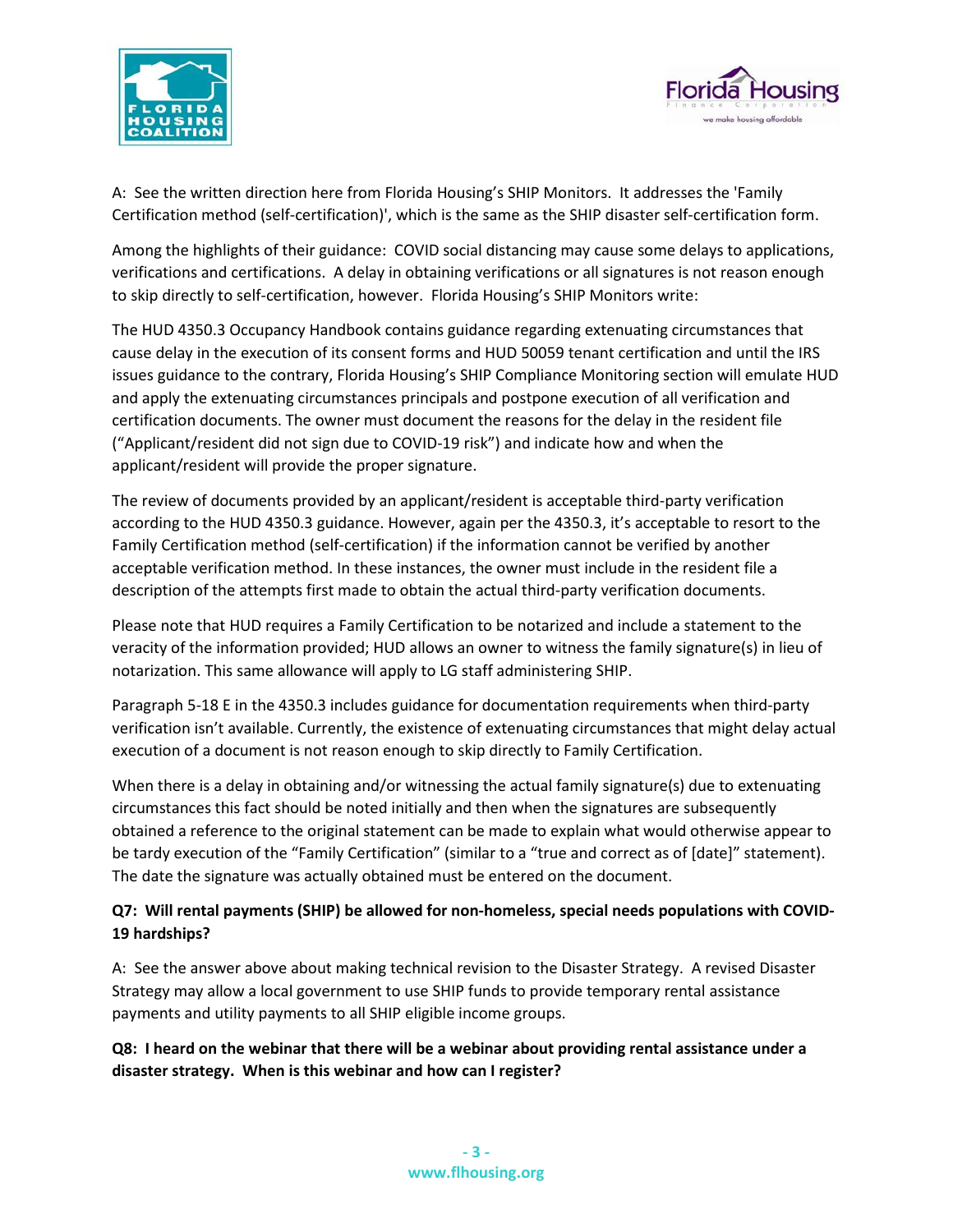



A: The "COVID-19 Emergency Assistance for Renters" will be held on April 2 from 10:00am to 11:30am. Here is the link to register:<https://attendee.gotowebinar.com/register/9156192282218054413>

#### **Q9: Can you provide a website for rental assistance available for hospitality workers?**

A: Every local government that receives federal and state funds to assist individuals under this disaster will determine the application process and specific requirements for its program including assistance to those impacted by the disaster that work in the hospitality industry. Here is the link to local governments in Florida that administer the SHIP program. The list is broken down by Cities and Counties. [https://www.floridahousing.org/programs/special-programs/ship---state-housing-initiatives](https://www.floridahousing.org/programs/special-programs/ship---state-housing-initiatives-partnership-program/local-government-information)[partnership-program/local-government-information](https://www.floridahousing.org/programs/special-programs/ship---state-housing-initiatives-partnership-program/local-government-information)

#### **Q10: Can we accept electronic signatures (fax/emailed) on the SHIP income certification forms due to our office being closed to the public?**

A: Yes, you can. There is nothing in the SHIP statute or the rule that would prohibit the use of electronic tenant files or signatures. Chapter 668., subsection 668.50 (7) Fla. Stat. states: LEGAL RECOGNITION OF ELECTRONIC RECORDS, ELECTRONIC SIGNATURES, AND ELECTRONIC CONTRACTS.

(a) A record or signature may not be denied legal effect or enforceability solely because the record or signature is in electronic form.

(b) A contract may not be denied legal effect or enforceability solely because an electronic record was used in the formation of the contract.

- (c) If a provision of law requires a record to be in writing, an electronic record satisfies such provision.
- (d) If a provision of law requires a signature, an electronic signature satisfies such provision.

Another acceptable process that can be used during this social distancing period is addressed in an answer above about guidance from the SHIP Monitors. The local government staff alone may sign the income certification form (also called the Residential Income Certification (RIC)). This is an acceptable practice that is similar to how HUD is currently allowing rental property managers to delay collecting resident signatures for income re-certification.

### **Q11: Regarding SHIP for Temporary Rent Payments: Assuming a Local Gov decides to do this, how quickly could this happen?**

A: See the answer above about making technical revision to the Disaster Strategy, which is the first action to take. The revision does not have to be approved by your city or county commission. Once Robert Dearduff reviews and approves the revision, he will waive SHIP advertisement requirements and you may start announcing assistance, completing other outreach and accepting applications.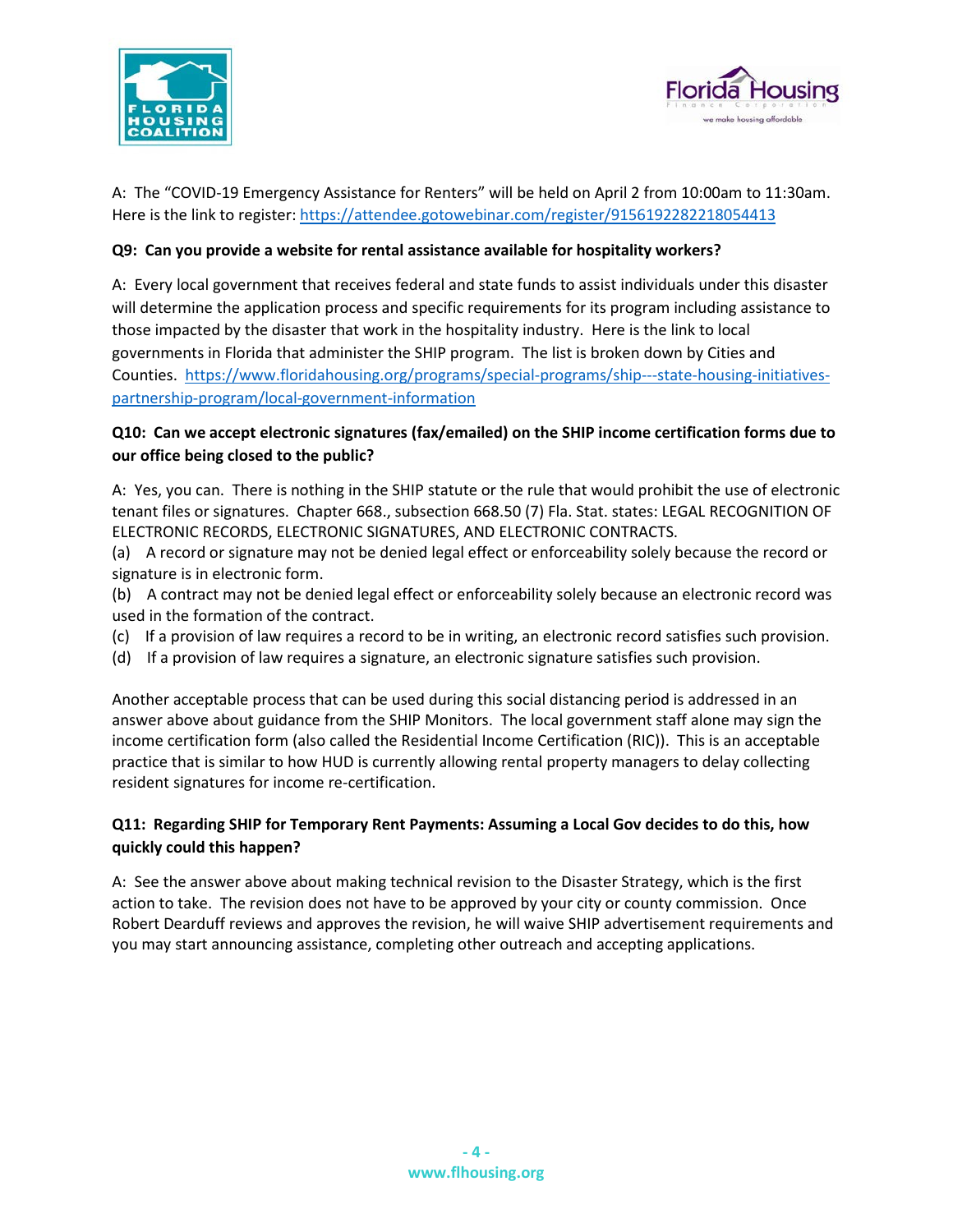



# Homelessness

#### **Q1: Who did DEM contact for surveys? Just wondering if CoCs are part of their distribution list.**

A: The Division of Emergency Management distributed the survey to local emergency management staff, who then sent it out to relevant organizations. In some instances, this did include Continuum of Care Lead Agencies.

### **Q2: If we have the ability to use ESG for shelters can we use the funds to pay for a hotel stay if the shelter is at capacity?**

A: Utilizing hotels or motels when there is no appropriate emergency shelter is allowed under the Code of Federal Regulations. See 24 CFR 576.102 - Emergency shelter component - Shelter operations. Eligible costs are the costs of maintenance (including minor or routine repairs), rent, security, fuel, equipment, insurance, utilities, food, furnishings, and supplies necessary for the operation of the emergency shelter.

Where no appropriate emergency shelter is available for a homeless family or individual, eligible costs may also include a hotel or motel voucher for that family or individual.

Always check with your grantor to ensure it is allowable within the terms of your grant agreement.

**Q3: Special population issue (foster care in tax credits): how do we handle youth who receive notices to vacate (because) of lease violations in lieu of the current COVID-19 emergency. Many properties have all new move-ins on hold as their property management offices are closed or working remotely. We don't want to add to our already struggling homeless population but need guidance in working with our tax credit properties to keep the youth stable in place.**

A: Eviction moratoriums do not always protect tenants who are being evicted due to lease violations outside of nonpayment. Please check with your locality or state to determine if an eviction moratorium is in place and, if so, what the terms are. Please note the CARES Act will provide certain protections for renters including moratoriums on evictions of certain federally subsidized properties.

Working with your local Continuum of Care Lead Agency is the best way to ensure that there are measures in place to prevent and end homelessness among all youth.

**Q4: Where is the link to the "Estimated Emergency and Observational/Quarantine Capacity Need for the U.S. Homeless Population Related to COVID-19Exposure by County; Projected Hospitalizations, Intensive Care Units, and Mortality" that you discussed during the webinar?**

A: You can access the report at this link: [https://endhomelessness.org/wp](https://endhomelessness.org/wp-content/uploads/2020/03/COVID-paper_clean-636pm.pdf)[content/uploads/2020/03/COVID-paper\\_clean-636pm.pdf](https://endhomelessness.org/wp-content/uploads/2020/03/COVID-paper_clean-636pm.pdf)

**Q5: I can't find the place where ESG changes are delineated on the National Low-Income Housing Coalition's website. Can you provide the link for that?**

A: The summary can be found at this link: [https://nlihc.org/resource/congressional-leaders-agree](https://nlihc.org/resource/congressional-leaders-agree-coronavirus-response-package-funding-homelessness-and-housing)[coronavirus-response-package-funding-homelessness-and-housing](https://nlihc.org/resource/congressional-leaders-agree-coronavirus-response-package-funding-homelessness-and-housing)